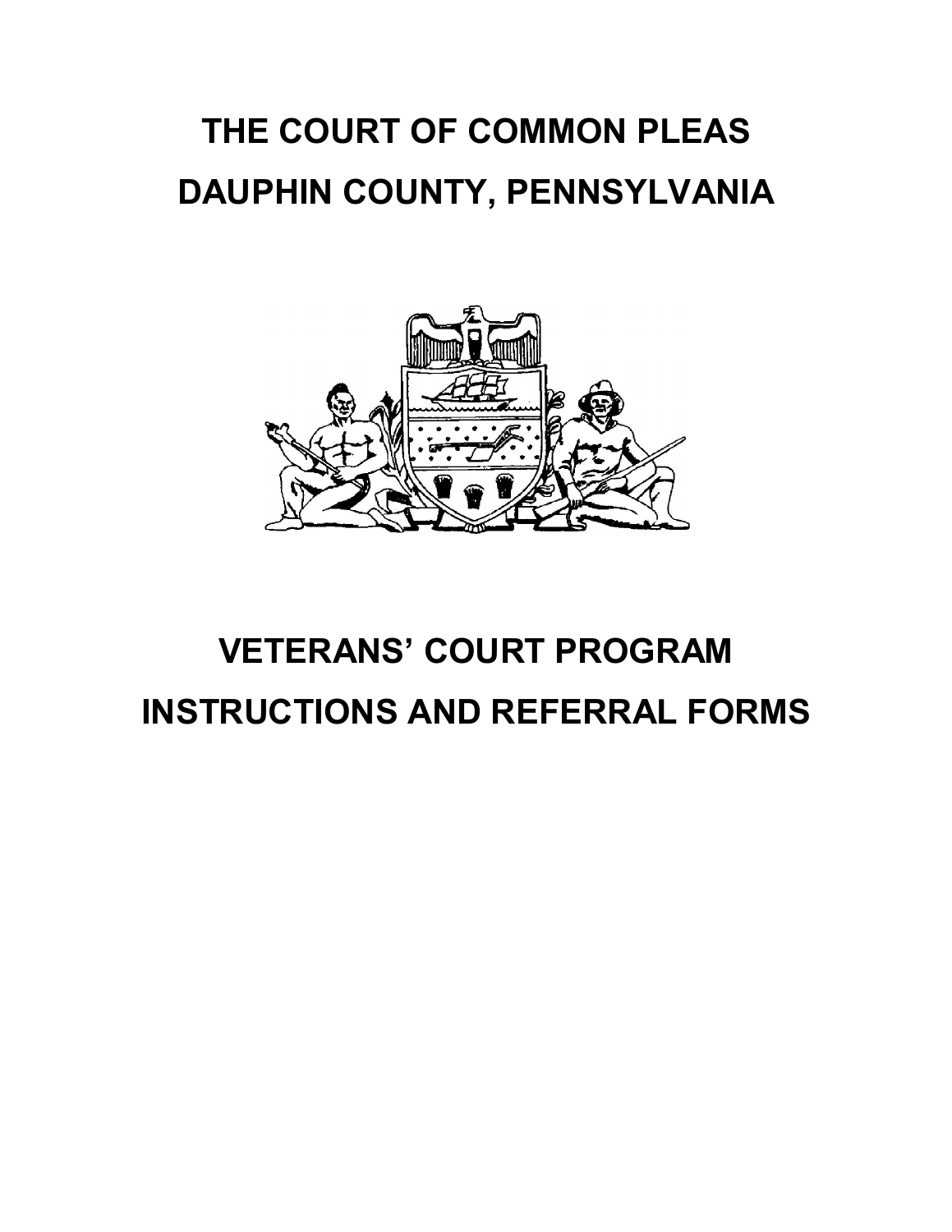#### Purpose:

The Dauphin County Veterans' Court Program is specifically designed for veterans involved in the Criminal Justice System. The intention is to place these individuals into an intensive drug, alcohol, and/or mental health treatment program coupled with court intervention as an alternative to incarceration to help them return to a productive lifestyle.

#### Eligibility:

Screening for entrance into the program will be available to those defendants who: are detained at the Dauphin County Prison; currently on pre-trial supervision; currently on probation supervision, or/and are awaiting preliminary hearing before a Magisterial District Justice for an eligible criminal offense.

Informed consent will be obtained for evaluation and consideration by the Court Team and again at the point of acceptance into Veteran's Court.

An individual meeting the following criteria may apply for admission into the Veterans' Court program:

- 1. Veteran of the United States Armed Forces.
- 2. Resident of Dauphin County.
- 3. Charged with or facing revocation of either certain felonies or any misdemeanor offenses.
- 4. Meets one of the following clinical criteria:
	- a. PTSD (Post-Traumatic Stress Disorder),
	- b. TBI (Traumatic Brain Injury),
	- c. MST (Military Sexual Trauma),
	- d. Drug/Alcohol Addiction,
	- e. Other Axis I diagnoses that include but are not limited to: Major Depression, Bipolar Disorder, Schizophrenia, Schizoaffective Disorder, or a psychological and/or substance abuse problem(s) requiring treatment/support.
- 5. Veterans with co-occurring disorders (mental health and substance use) will be evaluated for Veteran's Court if they otherwise meet the eligibility criteria, but may be referred to Drug Court and/or Mental Health Court if determined more appropriate, or rejected if those issues/disorders would prohibit satisfactory completion of any veteran's court sentence/program, or/and probation & parole rules.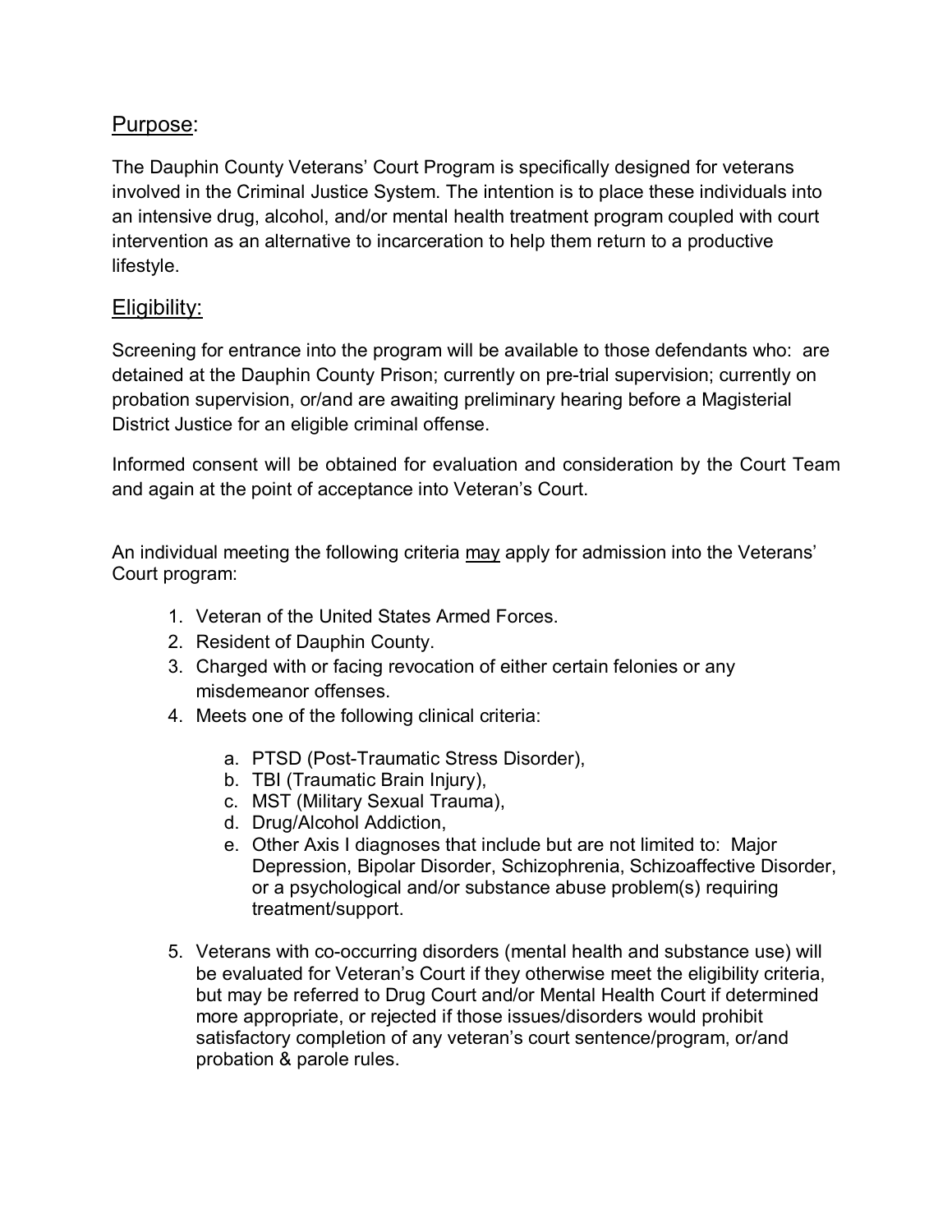6. The Offender voluntarily agrees to participate in, and be subject to rules, all guidelines of supervision, regulations, and sanctions of the Veterans' Court program.

Disqualifying factors may include but are not limited to:

- 1. The type of discharge from Armed Forces.
- 2. The sentencing requirements based on the prior record score and seriousness of the offense.
- 3. Whether the individual is in need of treatment.
- 4. Charges include a violent felony, a Megan's Law offense, and/or a firearm charge.

#### Program Overview:

- Diversionary Track
	- o Dauphin County's Veterans' Court will accept defendants who would otherwise be ARD eligible. Those individuals will participate in the Veterans' Court Diversionary Track.
- Incentive Track
	- $\circ$  A defendant who is charged with a felony but has a low prior record score and no prior felony convictions will be considered for the Incentive Track where the felony will be reduced to a misdemeanor upon successful completion of the program. A guilty plea to the felony is required; however, the charge will be amended prior to sentencing.
- Standard Track
	- $\circ$  A defendant who does not fit into either of these categories will participate in the Standard Track where the intensive supervision received by all participants will be their alternative to incarceration.

Each participant is required to complete all recommended treatment, remain drug and alcohol free, attend the Court sessions as directed, refrain from criminal activity, and comply with all conditions of supervision.

The program is divided into three phases, which vary in length and requirements. When the participant completes all phases, he or she will graduate from the program and be released from the intensive level supervision. The participant will be discharged from all supervision once completing the aftercare portion of supervision.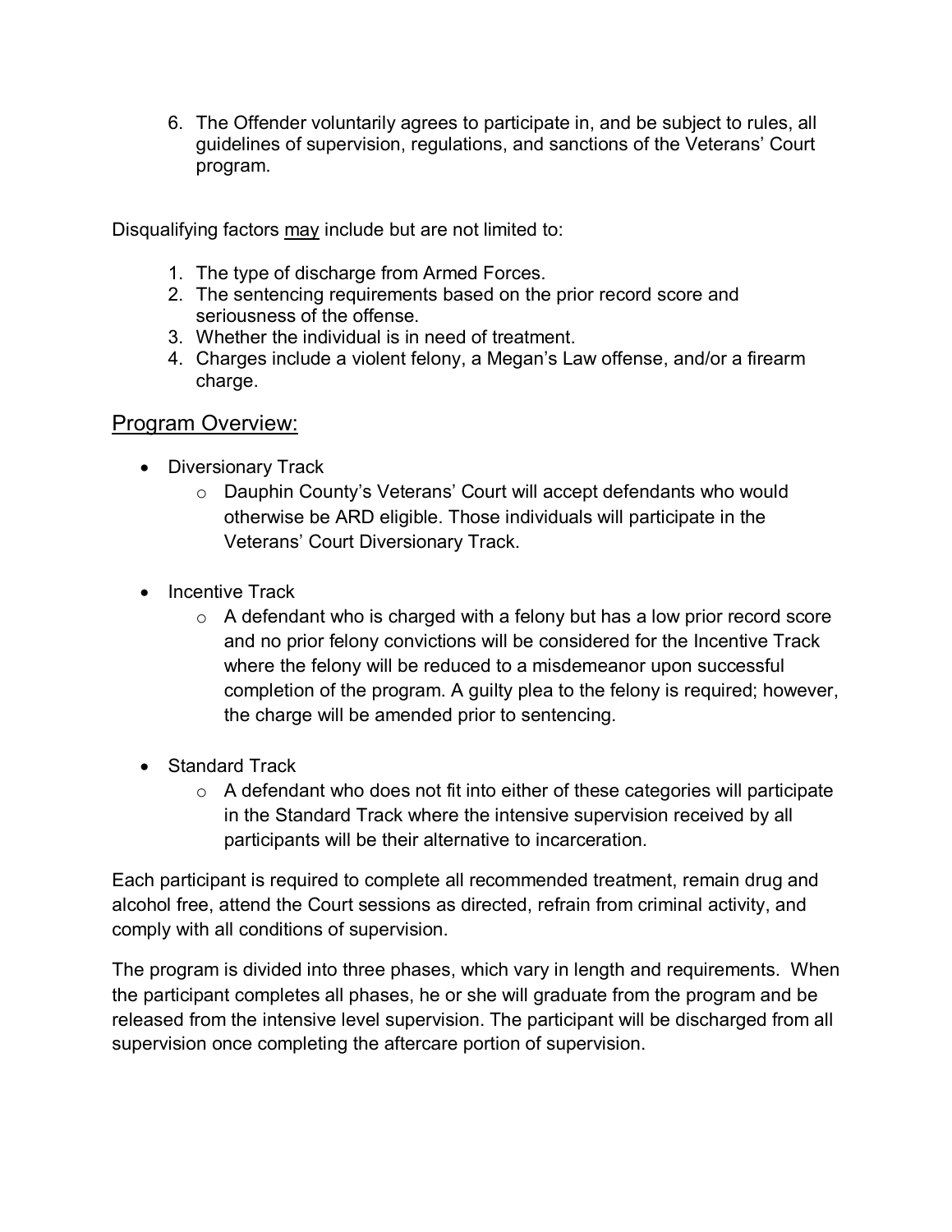## **THE COURT OF COMMON PLEAS**

### **DAUPHIN COUNTY, PENNSYLVANIA**

### **VETERANS' COURT REFERRAL FORM**

|                               |                                                          | DATE: the contract of the contract of the contract of the contract of the contract of the contract of the contract of the contract of the contract of the contract of the contract of the contract of the contract of the cont |
|-------------------------------|----------------------------------------------------------|--------------------------------------------------------------------------------------------------------------------------------------------------------------------------------------------------------------------------------|
| <b>DEFENDANT INFORMATION:</b> |                                                          |                                                                                                                                                                                                                                |
| NAME:                         |                                                          |                                                                                                                                                                                                                                |
| LAST                          | <b>FIRST</b>                                             | M.I.                                                                                                                                                                                                                           |
|                               |                                                          |                                                                                                                                                                                                                                |
|                               |                                                          | RACE: ___________________________MARITAL STATUS: _______________________________                                                                                                                                               |
| <b>ADDRESS:</b>               |                                                          |                                                                                                                                                                                                                                |
|                               | STREET NUMBER AND STREET NAME                            |                                                                                                                                                                                                                                |
| <b>CITY</b>                   | <b>STATE</b>                                             | ZIP CODE                                                                                                                                                                                                                       |
|                               |                                                          | (circle one)                                                                                                                                                                                                                   |
|                               | IF KNOWN (or not yet received by Court of Common Pleas): |                                                                                                                                                                                                                                |
|                               |                                                          |                                                                                                                                                                                                                                |
| CHARGE(S):                    |                                                          |                                                                                                                                                                                                                                |
|                               |                                                          |                                                                                                                                                                                                                                |
|                               |                                                          |                                                                                                                                                                                                                                |
|                               |                                                          | DA ASSIGNED: __________________________________DEF ATTY: ________________________                                                                                                                                              |
|                               |                                                          | PUB DEF   / PRIVATE ATTY                                                                                                                                                                                                       |